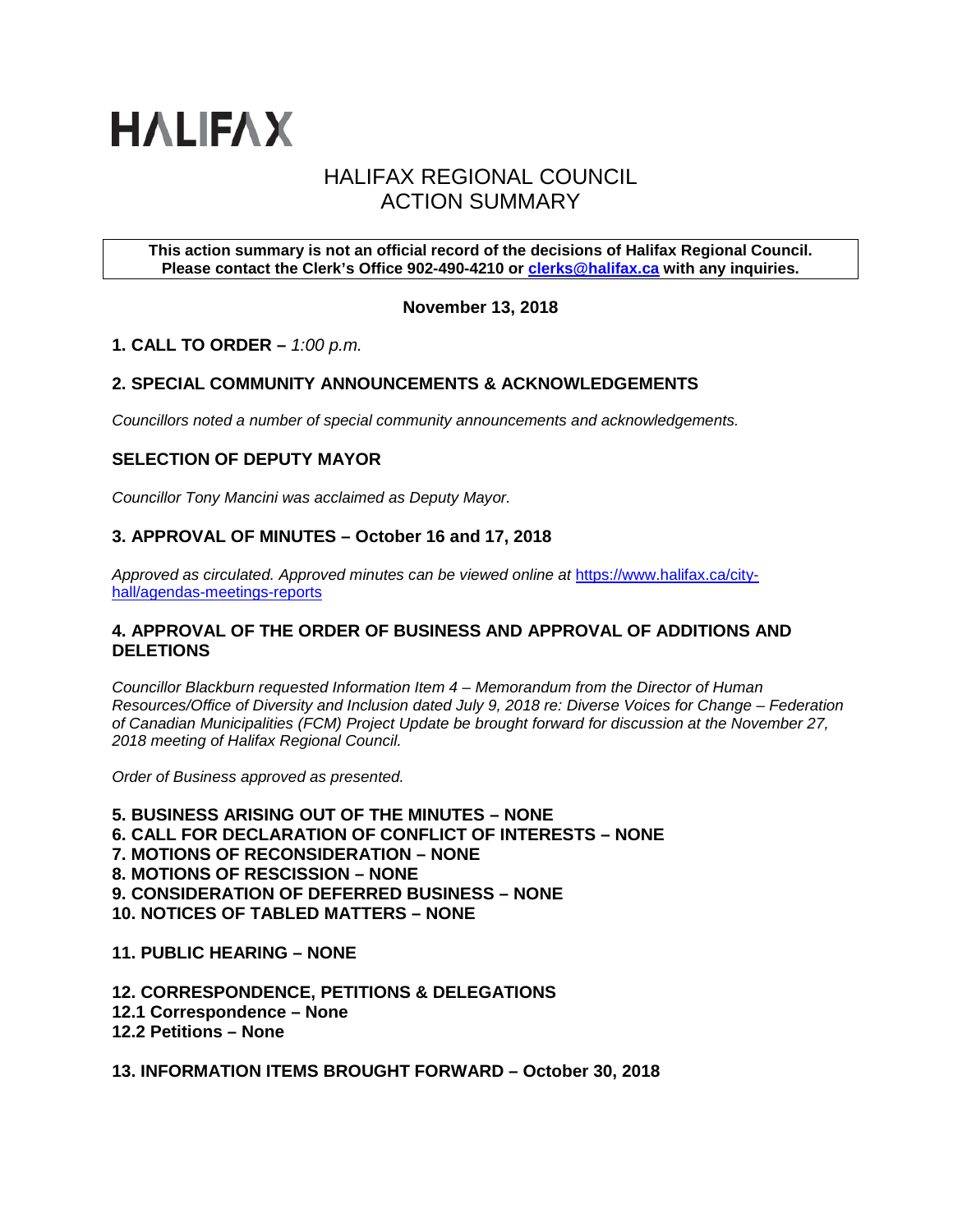### **13.1 Councillor Smith - 2018 Citizen Survey - Results**

*The 2018 Citizen Survey results were discussed with no further action taken.* 

## **14. REPORTS 14.1 CHIEF ADMINISTRATIVE OFFICER 14.1.1 Appointment of Building Official**

*Motion approved that Halifax Regional Council appoint Dawson Patterson as a Building Official, pursuant to Section 5(2) of the Nova Scotia Building Code Act. This appointment is effective for the duration of their assignment to the duties of a Building Official with Halifax Regional Municipality.* 

### **14.1.2 Regulatory Modernization Joint Project - Results and Next Steps**

*Motion approved that Halifax Regional Council extend the Regulatory Modernization Joint Project collaboration with the Province of Nova Scotia and Business Advisory Panel for a period of two (2) years, to December 31st, 2020.* 

### **14.1.3 Amendments to Administrative Order 2015-004-OP, Respecting Traffic Calming (Supplementary Report)**

*The motion was separated for voting purposes as per Section 90 of Administrative Order One.*

### *The following was approved:*

*That Halifax Regional Council, with respect to Administrative Order 2015-004-OP, Respecting Traffic Calming:*

*1. Maintain the requirement that a street be greater than 150m in length to be eligible for traffic calming; 4. Direct the Chief Administrative Officer to proceed with publicly posting on the HRM website all of the traffic calming reviews that have taken place over the past 5 years.*

#### *The following was defeated:*

*That Halifax Regional Council, with respect to Administrative Order 2015-004-OP, Respecting Traffic Calming:*

*2. Maintain the 85th percentile speed criteria of 35 km/h during school arrival and dismissal times;* 

*3. Maintain the 85th percentile speed criteria of 45 km/h for residential streets; and* 

*Motion approved that Halifax Regional Council direct staff to prepare amendments to Administrative Order, AO 2015-004-OP to reduce the 85% speed criteria to 30KM/h during school arrival and dismissal times and further reduce to 85% percentile speed criteria to 40km for residential streets.* 

### **14.2 TRANSPORTATION STANDING COMMITTEE**

**14.2.1 Access-A-Bus Span of Service and Support Persons**

*Motion approved that Halifax Regional Council direct Halifax Transit to remove existing weekday time of day restrictions on Access-A-Bus usage, and provide service to registered clients for a minimum service day of 6:00 am to 12:00 am from Monday to Friday.*

# **14.3 GRANTS COMMITTEE**

### **14.3.1 Business Improvement District (BID) Contribution Fund 2018 Recommended Awards**

*Motion approved that Halifax Regional Council approve the eight (8) awards as detailed in Attachment 1 of the September 10, 2018 staff report for a combined total of \$107,000 from operating account C771-6919.*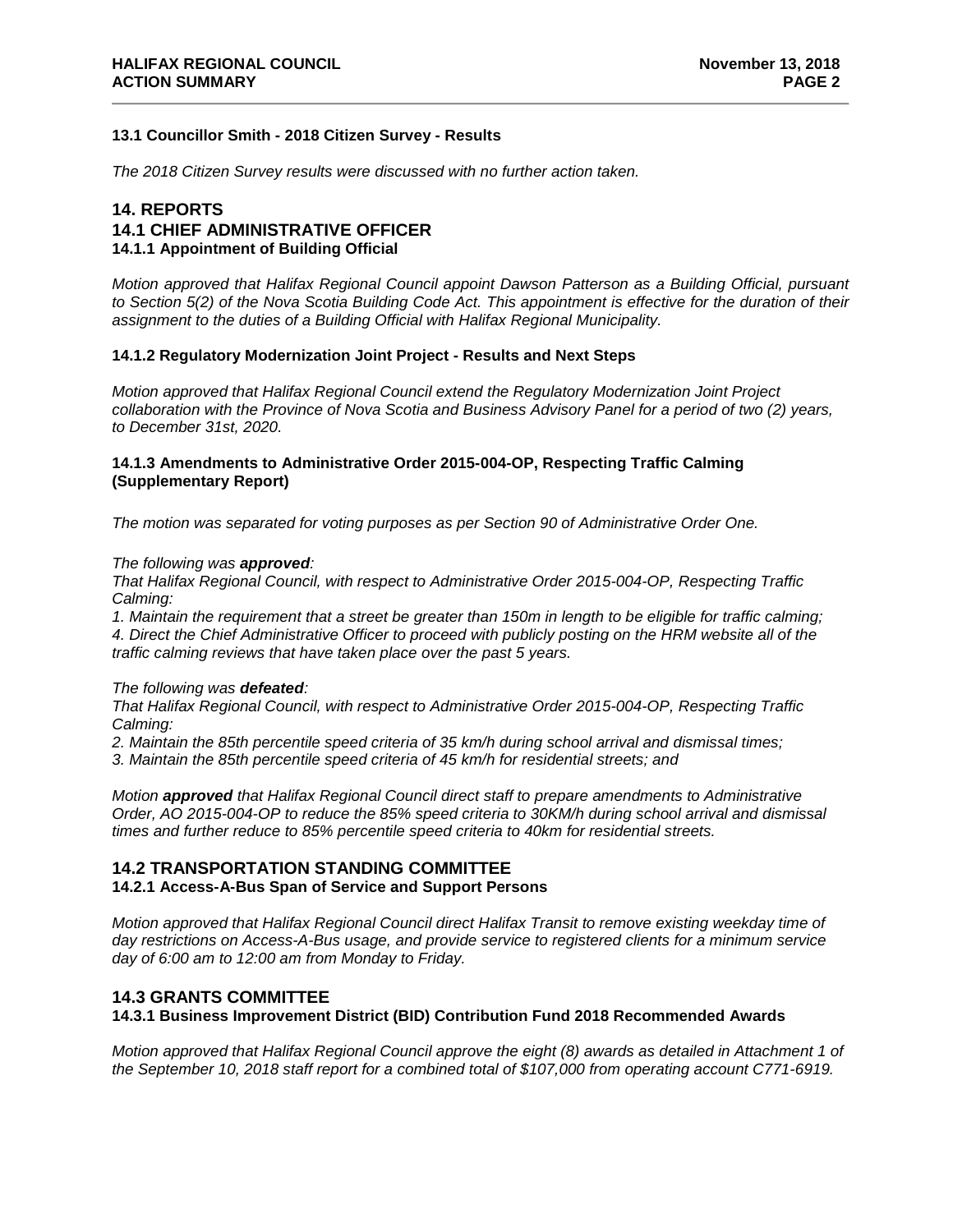### **14.3.2 Interim Community Museums Grants Program - Recommended Awards Fiscal Year 2018**

*Motion approved that Halifax Regional Council approve ten (10) operating grants and one (1) project grant as detailed in Attachment 1 of the staff report dated October 12, 2018 at a combined cost of \$100,000 in fiscal year 2018-19 from Operating Account M310-8004.*

## **14.4 MEMBERS OF COUNCIL**

### **14.4.1 Councillor Craig - Lake District Recreation Association Service Agreement Renewal**

*Motion approved that Halifax Regional Council direct staff to prepare a report to respond to a request from the Lake District Recreation Association (letter attached) for HRM to renew their Service Agreement and annual funding.*

### **15. MOTIONS – NONE**

### **16. IN CAMERA (IN PRIVATE)**

*Council may rise and go into a private In Camera session, in accordance with Section 19 of the Halifax Regional Municipality Charter, for the purpose of dealing with the following*:

### **16.1 In Camera (In Private) Minutes – October 16 and 17, 2018**

*This matter was dealt with in public session.* 

*Motion approved that the In Camera (In Private) minutes of October 16 and 17, 2018 be approved as circulated.*

#### **16.2 PROPERTY MATTER - Memorial Library Site** *– Private and Confidential Report*

A matter pertaining to providing instruction and direction to officers and employees of the Municipality pertaining to the acquisition / sale of land in regard to:

*This matter was dealt with in public session.* 

### *Motion approved that Halifax Regional Council direct staff to immediately declassify the private and confidential staff report dated October 22, 2018.*

#### *Motion approved that Halifax Regional Council:*

*1. Direct the Chief Administrative Officer (CAO) to develop a proposal for the reuse and redevelopment former Memorial Library building in partnership with the Province of Nova Scotia and Dalhousie University that would include a major redevelopment and repurposing of the building to include a public atrium, educational space, HRM premises, commercial and retail space. The proposal should include an analysis of both a P3 arrangement and an HRM design build own option; and 2. Return to Council with recommendations for further consideration.*

# **17. ADDED ITEMS – NONE**

### **18. NOTICES OF MOTION 18.1 Councillor Adams**

*"TAKE NOTICE that, at the next meeting of Halifax Regional Council to be held on November 27, 2018 I propose to move First Reading of proposed By-law S-447, amending By-law S-400, Respecting Charges for Street Improvements, the purpose of which is to approve the 2017 Local Improvement Charges for the paving of HRM owned gravel roads and Provincial owned "J" class gravel roads."*

### **19. ADJOURNMENT –** *4:39 p.m.*